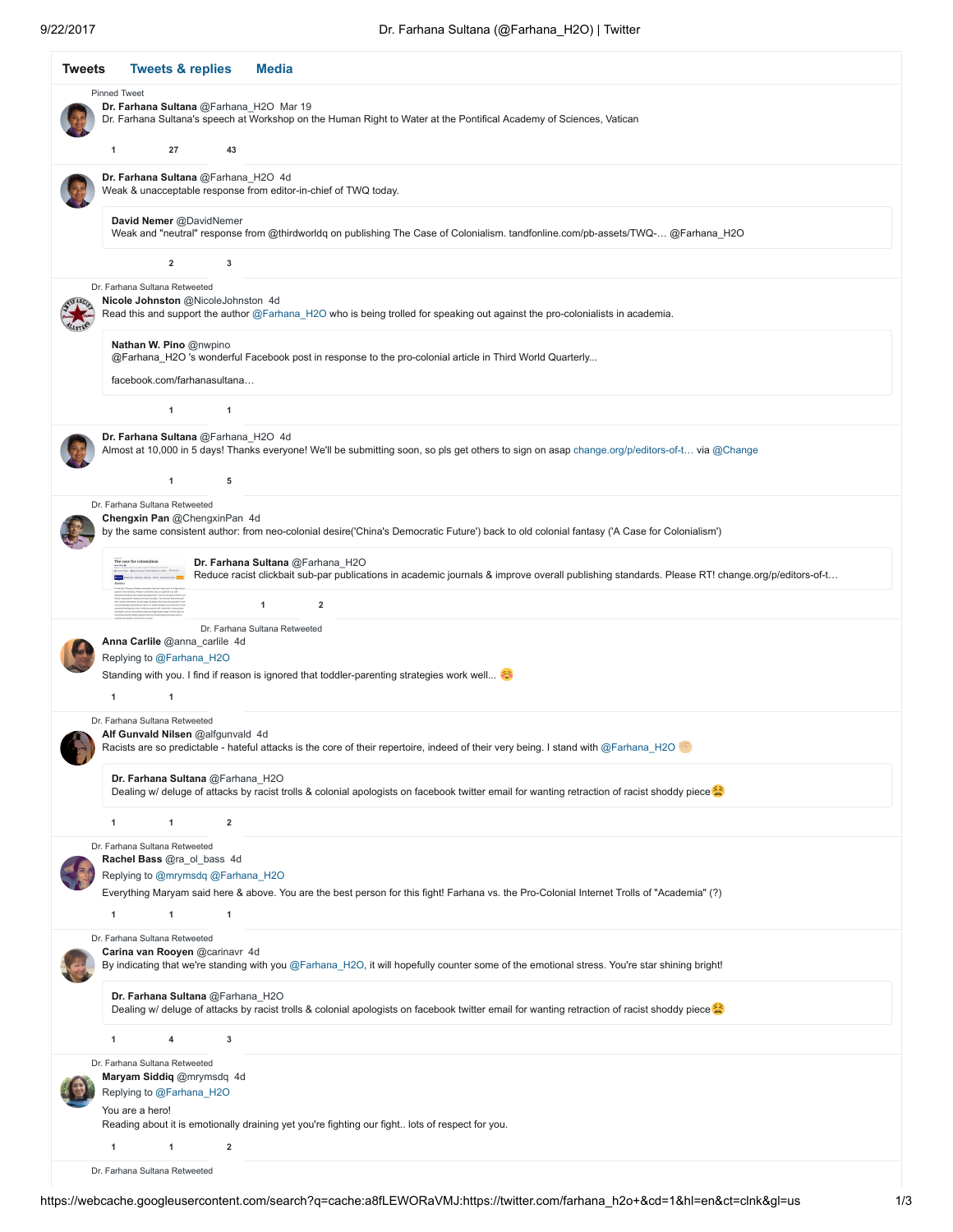|                                                                                                                                                                                 | Catherine Goetze @CaGtze 4d<br>Show your support to @Farhana_H2O!                                           |                                                                                                                                                                                             |  |  |
|---------------------------------------------------------------------------------------------------------------------------------------------------------------------------------|-------------------------------------------------------------------------------------------------------------|---------------------------------------------------------------------------------------------------------------------------------------------------------------------------------------------|--|--|
| Dr. Farhana Sultana @Farhana_H2O<br>Dealing w/ deluge of attacks by racist trolls & colonial apologists on facebook twitter email for wanting retraction of racist shoddy piece |                                                                                                             |                                                                                                                                                                                             |  |  |
|                                                                                                                                                                                 | $\mathbf 2$                                                                                                 | $\overline{2}$                                                                                                                                                                              |  |  |
|                                                                                                                                                                                 | Dr. Farhana Sultana Retweeted<br>Catherine Goetze @CaGtze 4d<br>Replying to @Farhana_H2O                    | Seems you were spot right on @Farhana_H2O otherwise they wouldn't become so aggressive. Standing with you!                                                                                  |  |  |
| 1                                                                                                                                                                               | 1                                                                                                           | $\overline{1}$                                                                                                                                                                              |  |  |
| 1                                                                                                                                                                               | Dr. Farhana Sultana Retweeted<br>David Nemer @DavidNemer 5d<br>Replying to @Farhana_H2O<br>$\mathbf{1}$     | I stand with you @Farhana_H2O! We must resist and stay on the right side of history!<br>$\overline{2}$                                                                                      |  |  |
| 1                                                                                                                                                                               | Dr. Farhana Sultana Retweeted<br>Replying to @Farhana_H2O<br>$\mathbf{1}$                                   | Reuben Rose-Redwood @R_RoseRedwood 4d<br>You've got my support too, Farhana. It's tempting to want to respond to every troll attack, but there are limits to dialogue, esp w/trolls<br>3    |  |  |
| 1                                                                                                                                                                               | Dr. Farhana Sultana Retweeted<br>Replying to @Farhana_H2O<br>$\mathbf 1$                                    | Dorlisa Minnick @DorlisaMinnick 4d<br>Sorry this is happening. Like others,I stand with you calling out racist and colonial apologists.Our scholarship& humanity is better for it!<br>3     |  |  |
| 1                                                                                                                                                                               | Dr. Farhana Sultana Retweeted<br>Peter Gleick @PeterGleick 4d<br>Replying to @Farhana_H2O<br>$\overline{2}$ | Farhana, stand tough. I stand with you. After all, they ARE racist trolls and colonial apologists.<br>5                                                                                     |  |  |
|                                                                                                                                                                                 | Dr. Farhana Sultana Retweeted<br>Cai Wilkinson @caiwilkinson 4d<br>Replying to @Farhana_H2O                 | Outrageous, shameful and completely unacceptable. Standing with @Farhana_H2O and all those scholars calling out racism despite personal cost                                                |  |  |
|                                                                                                                                                                                 |                                                                                                             | Dr. Farhana Sultana @Farhana_H2O<br>Dealing w/ deluge of attacks by racist trolls & colonial apologists on facebook twitter email for wanting retraction of racist shoddy piece             |  |  |
| 1                                                                                                                                                                               | 5                                                                                                           | 10                                                                                                                                                                                          |  |  |
|                                                                                                                                                                                 |                                                                                                             | Dr. Farhana Sultana @Farhana_H2O 5d<br>Dealing w/ deluge of attacks by racist trolls & colonial apologists on facebook twitter email for wanting retraction of racist shoddy piece          |  |  |
| 14                                                                                                                                                                              | 3                                                                                                           | 12<br>Dr. Farhana Sultana @Farhana_H2O 5d<br>Reduce racist clickbait sub-par publications in academic journals & improve overall publishing standards. Please RT! change.org/p/editors-of-t |  |  |